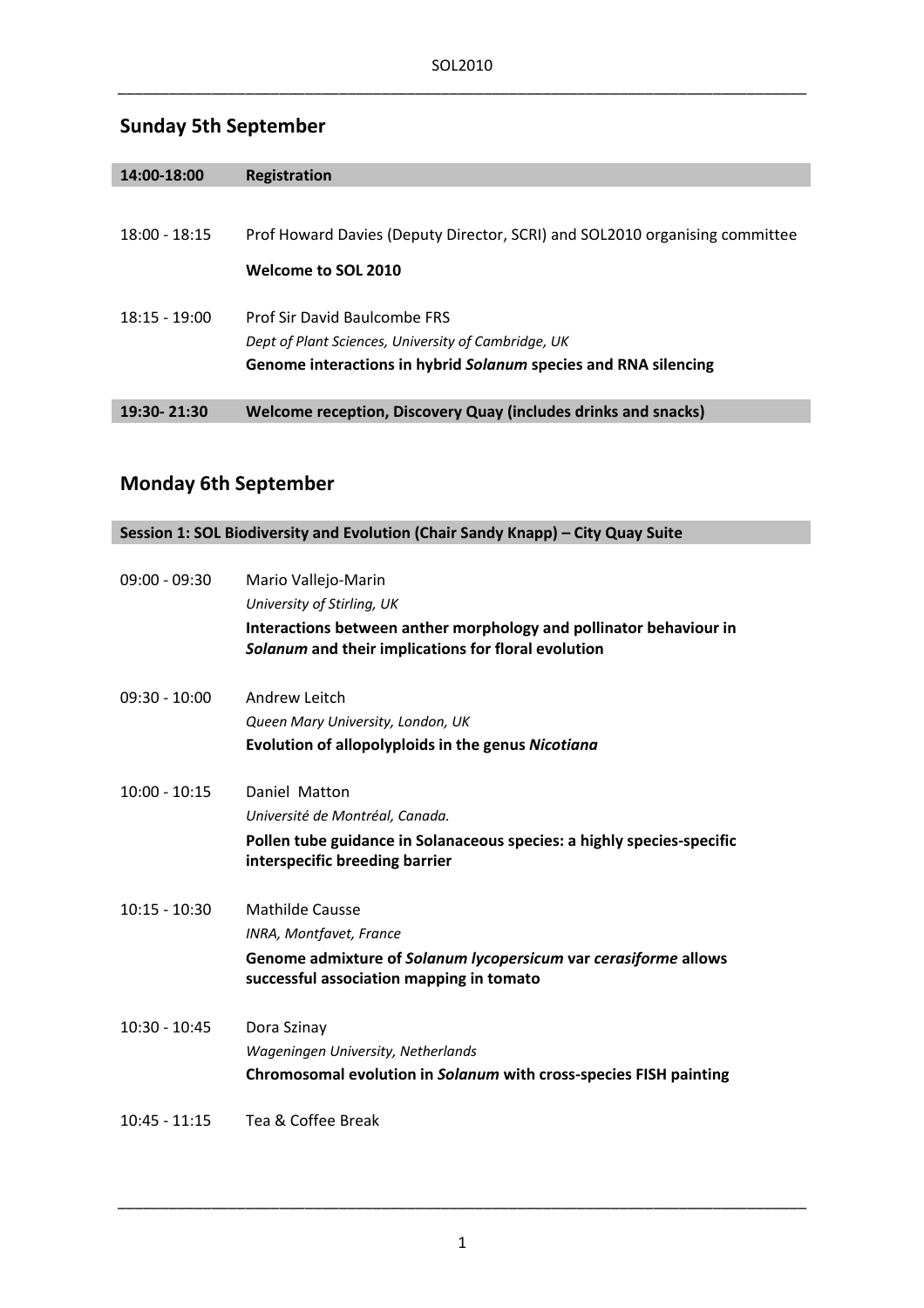### **Session 2: Plant Growth and Development (Chair Jim Giovannoni) ‐ City Quay Suite**

| $11:15 - 11:40$ | Mondher Bouzayen                                                                                               |
|-----------------|----------------------------------------------------------------------------------------------------------------|
|                 | Université de Toulouse, France                                                                                 |
|                 | The tomato Auxin Response Factor ARF8 is a central figure of the mechanism<br>controlling fruit set initiation |
| $11:40 - 12:00$ | Neelima Sinha                                                                                                  |
|                 | University of California Davis, USA                                                                            |
|                 | EvoDevo meets Genomics - The Lycopersicon complex in tomato                                                    |
| $12:00 - 12:15$ | Graham Seymour                                                                                                 |
|                 | University of Nottingham, UK                                                                                   |
|                 | Developmental regulation of ripening in fleshy fruits                                                          |
| $12:15 - 12:30$ | Naomi Ori                                                                                                      |
|                 | Hebrew University of Jerusalem, Israel                                                                         |
|                 | Regulation of tomato compound leaf development by cytokinin and auxin                                          |
| 12:30 - 12:45   | <b>Tom Gerats</b>                                                                                              |
|                 | Radboud University, Netherlands                                                                                |
|                 | Developmental mutants in Petunia                                                                               |
| $12:45 - 13:00$ | David Clark                                                                                                    |
|                 | University of Florida, USA                                                                                     |
|                 | A petunia R2R3-MYB transcription factor involved in the dynamic process of<br>anthesis                         |
| $13:00 - 14:00$ | Lunch                                                                                                          |
| 14:00 - 15:30   | Posters (odd numbers) and coffee - Mezzanine level                                                             |

### **Session 3: SOL Genomes (Chair Rene Klein Lankhorst) ‐ City Quay Suite**

| $15:30 - 16:00$ | Giovanni Giuliano<br>ENEA, Italy                                                                                   |
|-----------------|--------------------------------------------------------------------------------------------------------------------|
|                 | The genome that makes tomatoes                                                                                     |
| $16:00 - 16:30$ | Robin Buell<br>Michigan State University, USA<br>The Potato Genome Sequence                                        |
| $16:30 - 16:50$ | Nikolai Ivanov<br>Philip Morris International, Switzerland<br>Challenges of tobacco genome sequencing and assembly |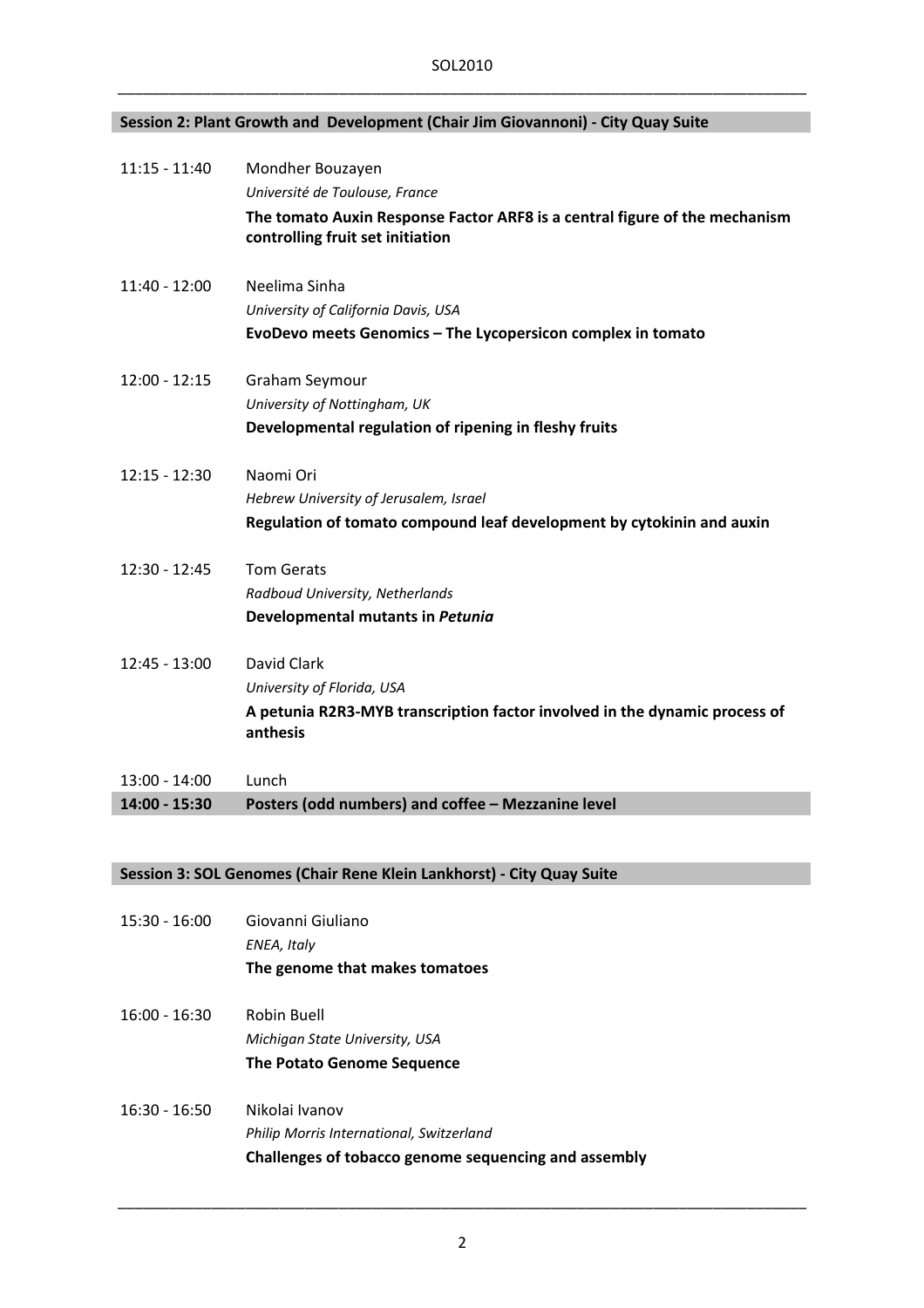| $16:50 - 17:10$ | Doil Choi<br>Seoul National University, Korea<br>Toward completion of the genome that makes hot pepper         |
|-----------------|----------------------------------------------------------------------------------------------------------------|
| $17:10 - 17:30$ | Bicheng Yang<br>Beijing Genomics Institute, China<br>Genomics solutions on developing reference genomes in BGI |
| $17:30 - 19:00$ | Optional poster viewing                                                                                        |
| 19:30           | Dinner at Apex Hotel (including whisky tasting) - City Quay Suite                                              |

## **Tuesday 7th September**

|                 | Session 4: Biotic Stress (Chair Doil Choi) - City Quay Suite                                                                                            |
|-----------------|---------------------------------------------------------------------------------------------------------------------------------------------------------|
|                 |                                                                                                                                                         |
| $09:00 - 09:25$ | Sophien Kamoun                                                                                                                                          |
|                 | Sainsbury Laboratory, UK                                                                                                                                |
|                 | Exploiting pathogen effectors in breeding and deployment of disease<br>resistance                                                                       |
| $09:25 - 09:50$ | Chuanyou Li                                                                                                                                             |
|                 | Institute of Genetics and Developmental Biology, China                                                                                                  |
|                 | Dissection of systemin/jasmonate-signaled defence responses in tomato                                                                                   |
| $09:50 - 10:15$ | Seon-In Yeom                                                                                                                                            |
|                 | Seoul National University, Korea                                                                                                                        |
|                 | A pepper hybrid proline-rich protein 1 (HyPRP1) is a negative regulator in<br>defence response against pathogens but a positive regulator in cell death |
| $10:15 - 10:30$ | Palchamy Kadirvel                                                                                                                                       |
|                 | AVRDC: The World Vegetable Center, Taiwan                                                                                                               |
|                 | Mapping of QTLs associated with resistance to a virus causing tomato yellow<br>leaf curl disease (TYLCD) in tomato                                      |
| $10:30 - 10:45$ | Ken-Taro Sekine                                                                                                                                         |
|                 | Iwate Biotechnology Research Center, Japan                                                                                                              |
|                 | Isolation of N', one of the most famous plant virus resistance genes                                                                                    |
| $10:45 - 11:15$ | Tea & Coffee Break                                                                                                                                      |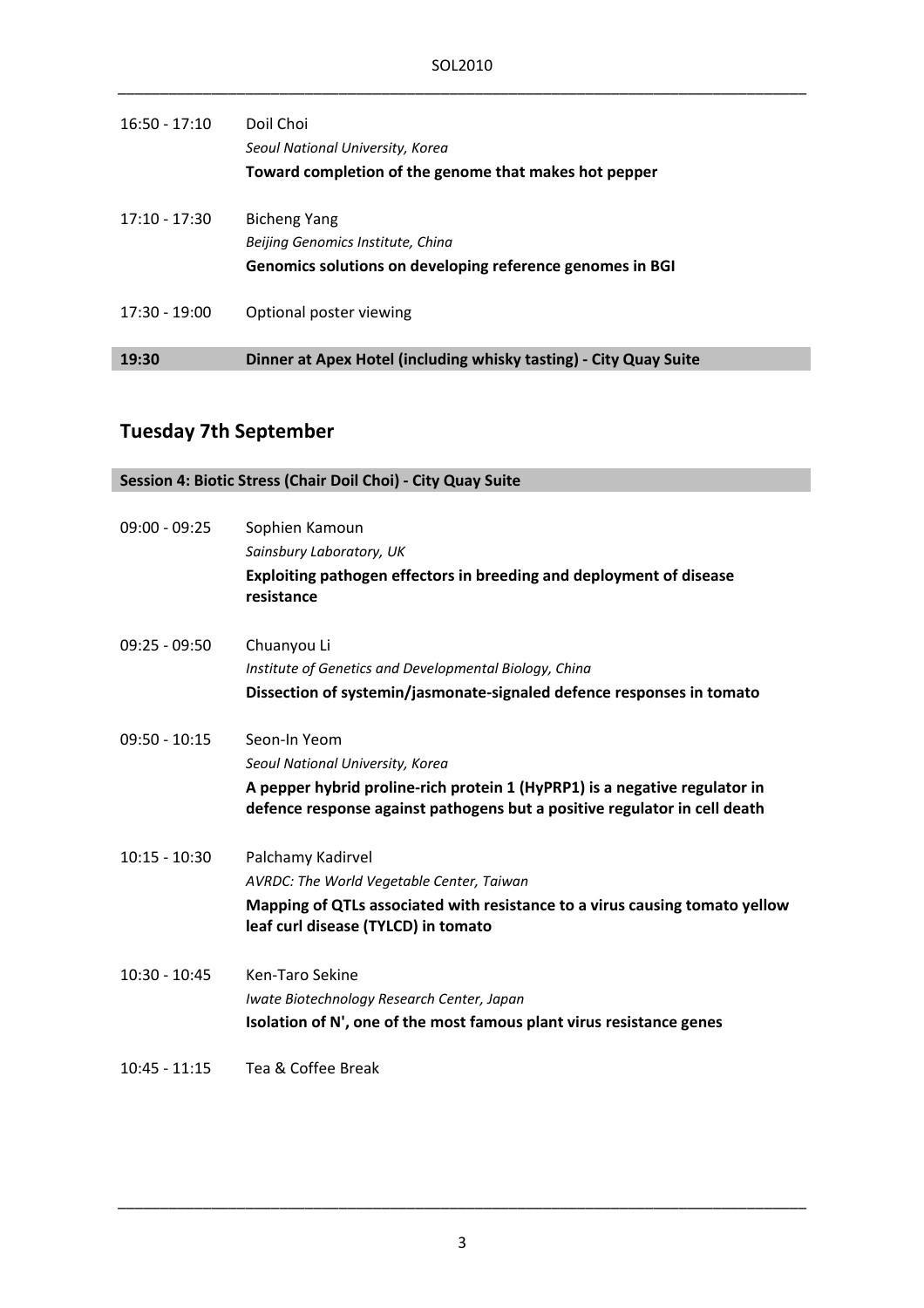#### **Session 5: Abiotic stress (Chair Andrew Thompson) ‐ City Quay Suite**

| 11:15 - 11:35   | Andrew Thompson<br>University of Warwick, UK<br>Improving water use efficiency and water capture in tomato: transgenic and<br><b>QTL approaches</b>                                                                |
|-----------------|--------------------------------------------------------------------------------------------------------------------------------------------------------------------------------------------------------------------|
| $11:35 - 11:55$ | <b>Menachem Moshelion</b><br>Hebrew University of Jerusalem, Israel<br>The role of Solanaceae aquaporins in improving plant vigour, abiotic stress<br>tolerance and yield production                               |
| $11:55 - 12:10$ | Antonio Di Matteo<br>University of Naples "Federico II", Italy<br>Genetic control of fruit quality in tomato plants under water deficiency                                                                         |
| $12:10 - 12:25$ | Rachael Symonds<br>AVRDC: The World Vegetable Center, Taiwan<br>Genetic, physiological, and molecular approaches to improve drought<br>tolerance in tropical tomato                                                |
| $12:25 - 12:40$ | Michel Ghanem<br>Université Catholique de Louvain, Belgium<br>Ameliorating the impacts of salinity on crop yield by altering root-to-shoot<br>hormonal signalling                                                  |
| 12:40 - 13:00   | Jocelyn Rose<br>Cornell University, USA<br>New insights into the biosynthesis, functions and architecture of the tomato<br>fruit cuticle through tissue specific RNA-seq profiling and other 'omics'<br>platforms. |
| $13:00 - 14:00$ | Lunch                                                                                                                                                                                                              |

#### **14:00 ‐ 15:30 Posters (even numbers) and coffee – Mezzanine level**

#### **Session 6: Translational Genomics and Molecular Breeding (Chair Mathilde Causse) ‐ City Quay Suite**

15:30 ‐ 16:00 Ester van der Knaap *Ohio State University, USA*  **Classification of tomato varieties based on germplasm class, fruit shape category, fruit shape genes, and genetic clusters.**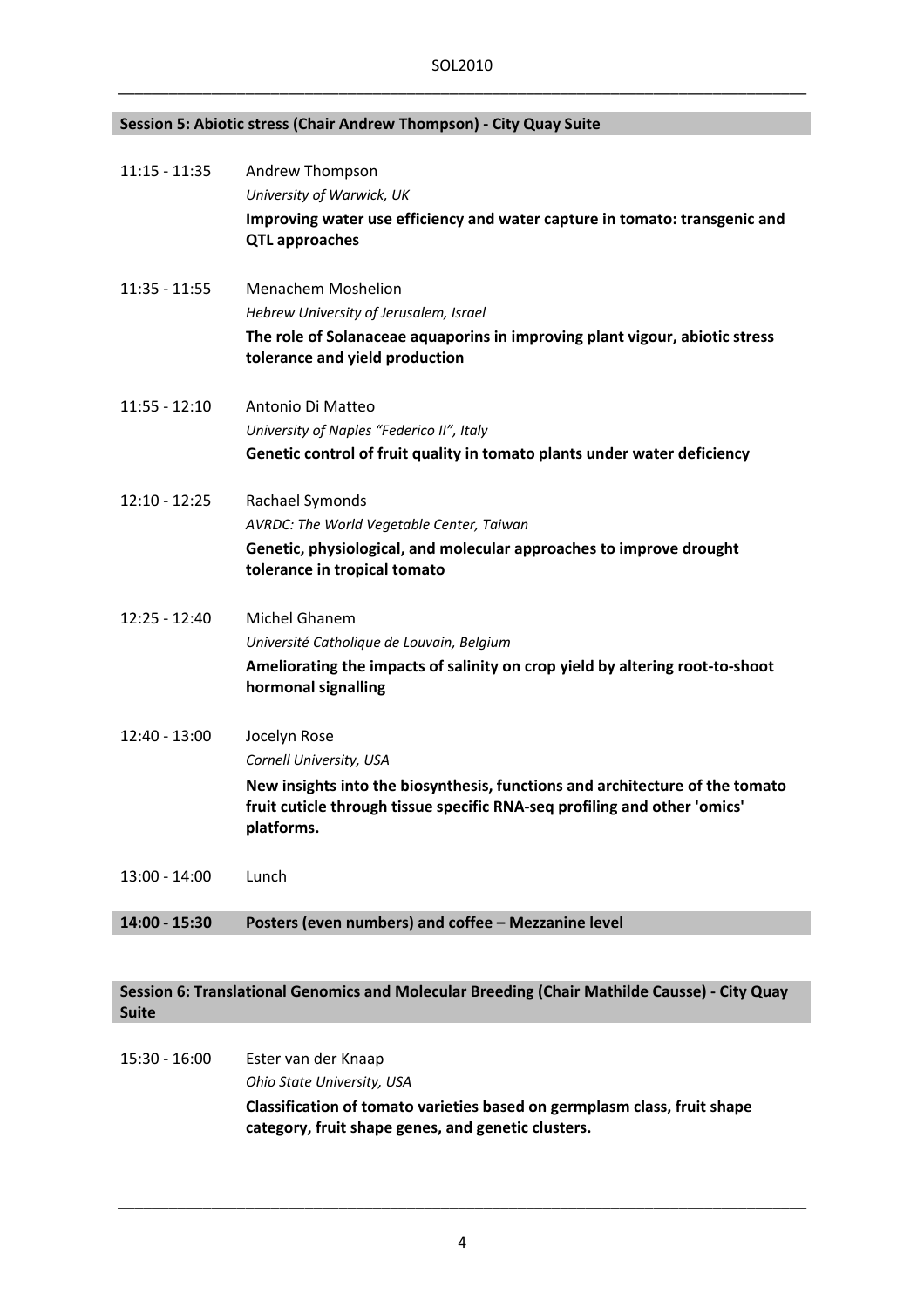| $16:00 - 16:30$ | Walter de Jong                                                                                                                      |
|-----------------|-------------------------------------------------------------------------------------------------------------------------------------|
|                 | Cornell University, USA                                                                                                             |
|                 | SolCAP: developing SNP markers in elite germplasm for applied potato<br>breeding                                                    |
| $16:30 - 16:50$ | Laura Toppino                                                                                                                       |
|                 | CRA-ORL, Unità di Ricerca per l'Orticoltura, Italy                                                                                  |
|                 | Gene-containment system based on artificial-microRNA mediated inactivation<br>of two general transcription factors in S.melongena L |
| $16:50 - 17:10$ | Christiane Gebhardt                                                                                                                 |
|                 | Max-Planck Institute for Plant Breeding Research, Germany                                                                           |
|                 | Natural variation in potato: Linking candidate gene variation to complex traits                                                     |
| $17:10 - 17:30$ | Ilan Paran                                                                                                                          |
|                 | The Volcani Center, Israel                                                                                                          |
|                 | Variation in pigment content in pepper fruit is associated with plastid<br>compartment size                                         |
| $20:30 - 22:30$ | Tomato / Potato/ Other Genome discussion meetings                                                                                   |

## **Wednesday 8th September**

## **Session 7a: Informatics and computational biology (Chair Klaus Mayer) ‐ City Suite**

| $09:00 - 09:20$ | Björn Usadel<br>Max Planck Institute of Molecular Plant Physiology, Germany<br>Sequencing of the S. pennellii genome as an approach to investigate diversity<br>in the tomato clade |
|-----------------|-------------------------------------------------------------------------------------------------------------------------------------------------------------------------------------|
| $09:20 - 09:40$ | Maria Frcolano<br>University of Naples "Federico II", Italy<br>A combined approach for tagging R-genes candidate loci in tomato genome                                              |
| $09:40 - 10:00$ | David Martin<br>University of Dundee, UK<br>Developing informatics resources for end users of the Potato Genome<br>Sequence Project data.                                           |
| $10:00 - 10:20$ | John P. Hamilton<br>Michigan State University, USA<br>Single nucleotide polymorphism identification from potato and tomato short<br>read transcriptome sequences                    |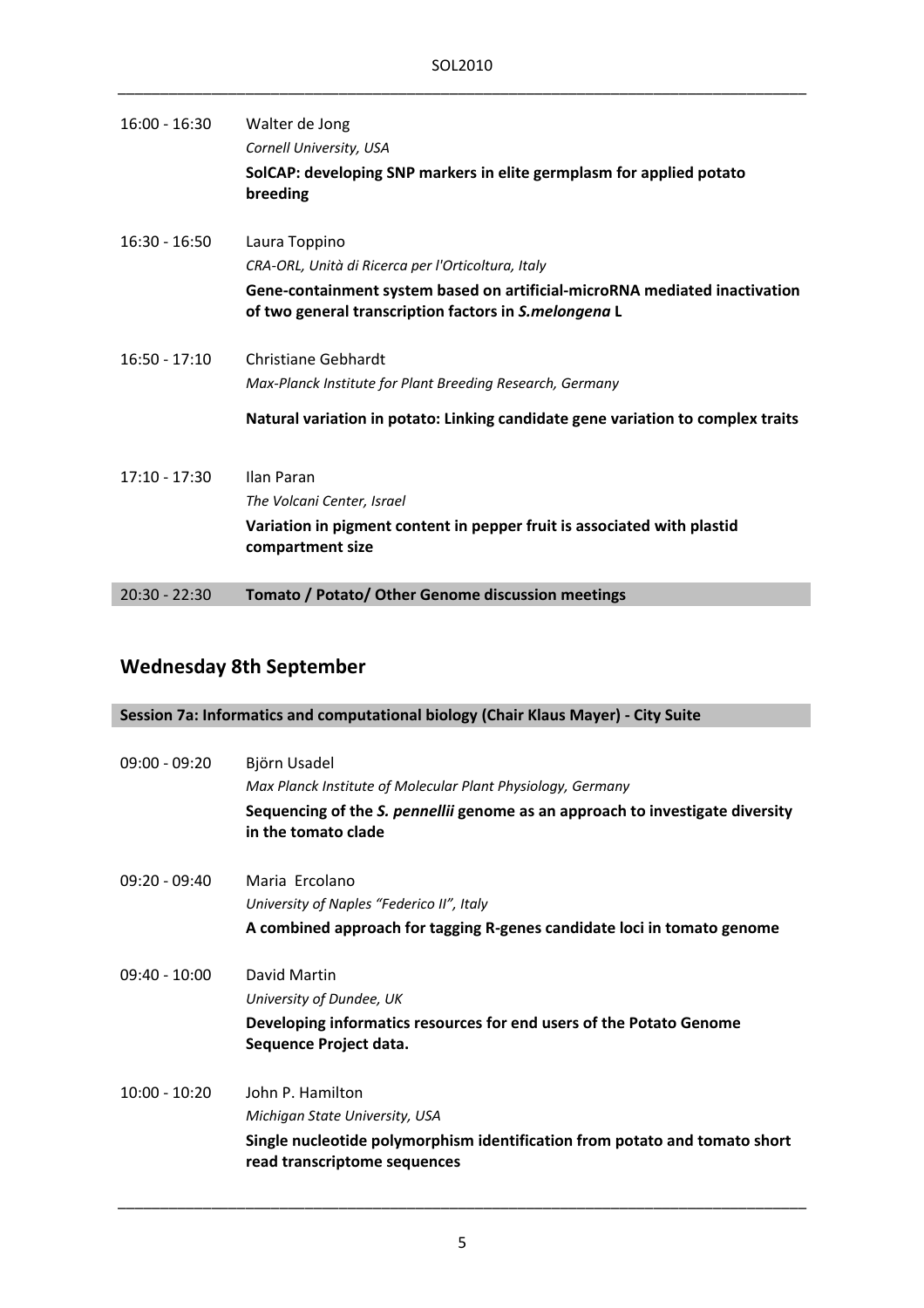### 10:20 ‐ 10:40 Dan Bolser *University of Dundee, UK* **In silico approaches for anchoring the potato genome**

#### **Session 7b:Tools and emerging technologies (Chair Toni Granell) ‐ Quay Suite**

| $09:00 - 09:30$ | Diego Orzaez<br>Instituto de Biología Molecular y Celular de Plantas (IBMCP), Spain                                             |
|-----------------|---------------------------------------------------------------------------------------------------------------------------------|
|                 | Filling the fruit toolbox with new biotech tools: from transient expression to<br>shared genetic pieces and beyond.             |
| $09:30 - 10:00$ | Jose M Jimenez                                                                                                                  |
|                 | University of California Davis, USA                                                                                             |
|                 | RNA-seq analysis of the shade avoidance response in tomato and its wild<br>relatives                                            |
| $10:00 - 10:15$ | <b>Tony Conner</b>                                                                                                              |
|                 | New Zealand Institute for Plant & Food Research, New Zealand                                                                    |
|                 | Plant transformation using DNA minicircles without vector backbone<br>sequences                                                 |
| $10:15 - 10:30$ | Lorenzo Barchi                                                                                                                  |
|                 | University of Torino, Italy                                                                                                     |
|                 | Construction of an intra-specific linkage map in eggplant and SNPs<br>identification by next generation sequencing of RAD tags. |
| $10:30 - 10:45$ | Rameshwar Sharma                                                                                                                |
|                 | University of Hyderabad, India                                                                                                  |
|                 | Eco-TILLING in tomato to unravel the hidden gifts of nature                                                                     |
| $10:45 - 11:15$ | Tea & Coffee Break                                                                                                              |
|                 | Session 8a: Tomato (Chair Ramesh Sharma) - Quay Suite                                                                           |

11:15 ‐ 11:45 Cornelius Barry *Michigan State University, USA* **Tomato trichomes as a model system for exploring diversity within specialised secondary metabolism** 

11:45 ‐ 12:15 Rumyana Karlova *Wageningen University, Netherlands*  **Tomato APETELA2 functions in fruit development and in a ripening regulatory network together with CNR**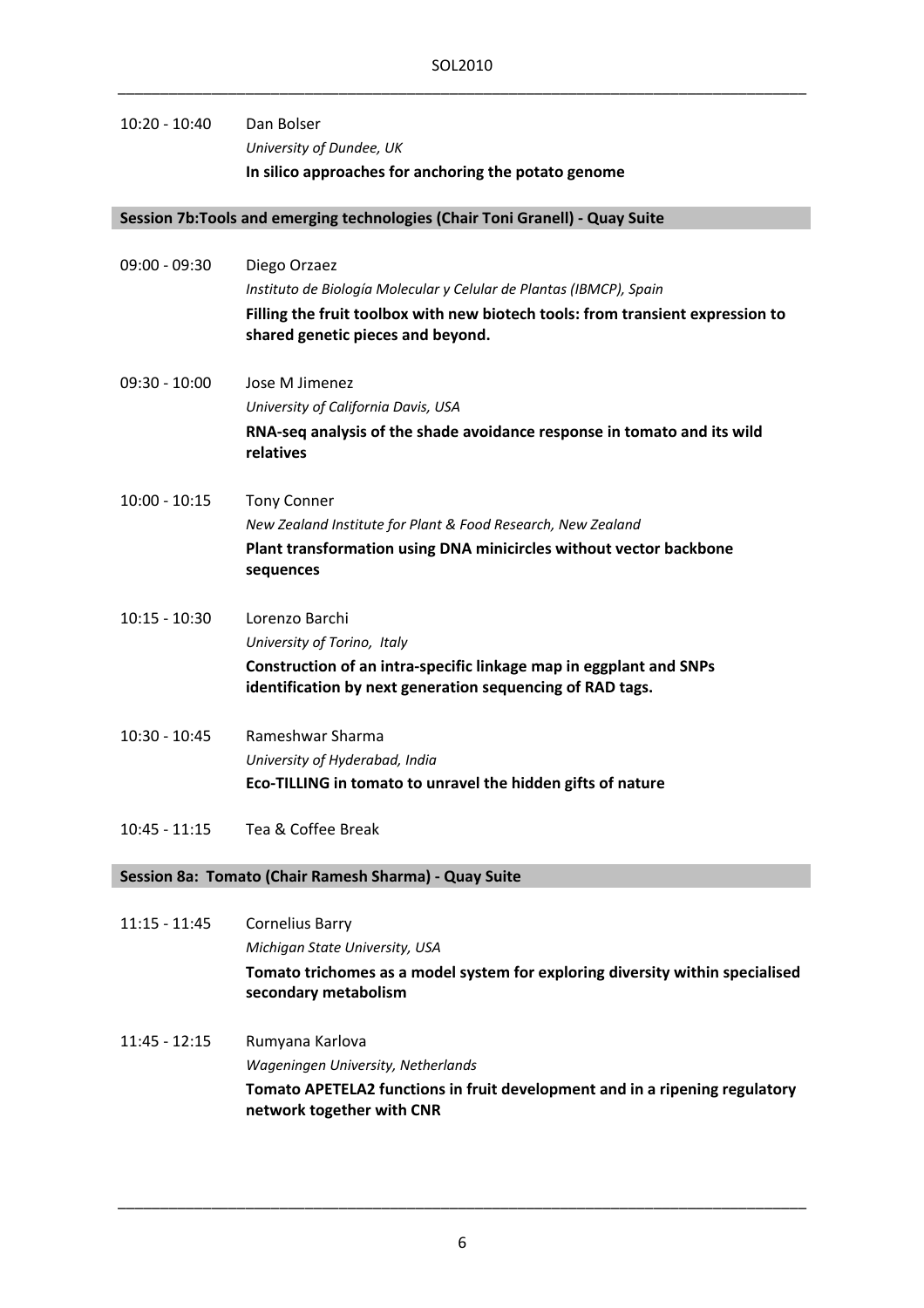| 12:15 - 12:30   | Irene Romero De La Fuente<br>Plant Research International, The Netherlands<br>Searching for the genes involved in the production and release of flavour-<br>related tomato fruit volatiles |
|-----------------|--------------------------------------------------------------------------------------------------------------------------------------------------------------------------------------------|
| $12:30 - 12:45$ | Yellamaraju Sreelakshmi<br>University of Hyderabad, India<br>Phototropin1: A new player in regulating the shelf life of tomato fruits                                                      |
| $12:45 - 13:00$ | Maxim Itkin<br>Weizmann Institute of Science, Israel<br>The Tomato GAME1 Glycosyltransferase is Involved in the Metabolism of<br><b>Steroidal Glycoalkaloids</b>                           |
|                 | Session 8b: Potato (Chair Mark Taylor) - City Suite                                                                                                                                        |
| $11:15 - 11:45$ | <b>Caius Rommens</b><br>JR Simplot Company, USA<br>Potato genetic engineering: Adapting existing varieties to the emerging needs<br>of the 21st century                                    |

| $11:45 - 12:15$ | Kåre Lehmann Nielsen                                                                                                                                           |
|-----------------|----------------------------------------------------------------------------------------------------------------------------------------------------------------|
|                 | Aalborg University, Denmark.                                                                                                                                   |
|                 | Sequence tag based transcriptome analysis are providing valuable insight into<br>the molecular responses underpinning differential yield as well as biotic and |
|                 | abiotic stress responses of different cultivars                                                                                                                |

- 12:15 ‐ 12:30 Bjorn Kloosterman *Wageningen University, The Netherlands* **An integrative ‐omics approach for studying potato tuber quality traits**
- 12:30 ‐ 12:45 Ray Campbell *SCRI, UK* **Progress in our understanding of carotenoid accumulation in potato tubers**
- 12:45 ‐ 13:00 Gisella Orjeda *Universidad Peruana Cayetano Heredia, Peru* **Construction and utilisation of a dense genetic map to anchor and organise the potato genome**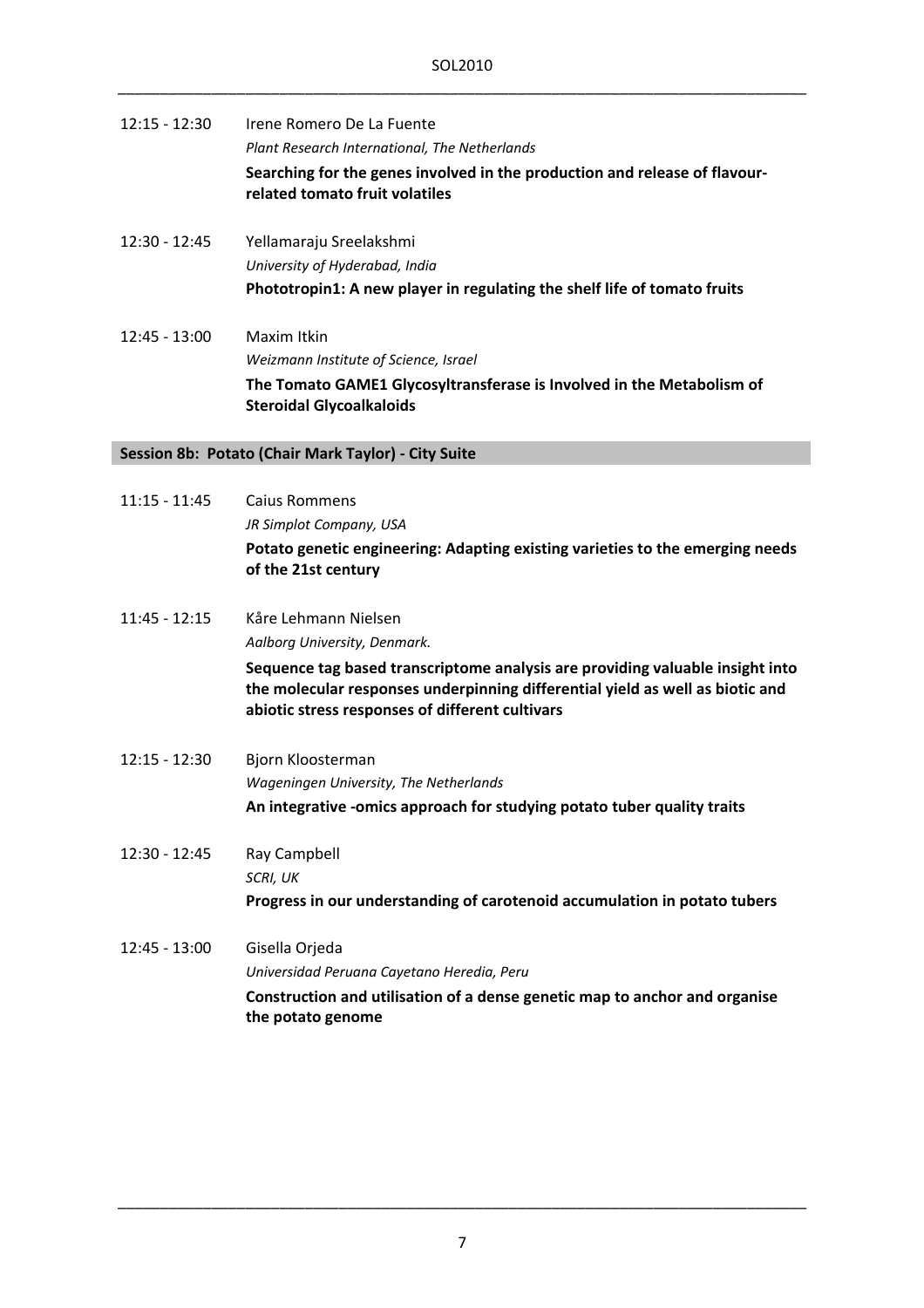#### **Session 8c: Other Solanaceae species (Pepper, tobacco, eggplant, petunia etc) (Chairs Ilan Paran and Nikolai Ivanov) – Art Gallery (Mezzanine level)**

| $11:15 - 11:45$ | <b>Gregor Bindler</b><br>Philip Morris International, Switzerland<br>A genetic map for Nicotiana tabacum based on an F2 from Red Russian X<br><b>Hicks Broad Leaf</b> |
|-----------------|-----------------------------------------------------------------------------------------------------------------------------------------------------------------------|
| $11:45 - 12:15$ | Heejin Jeong<br>Seoul National University, Korea<br>The survey of natural variations and EMS induced mutations in Capsicum                                            |
| $12:15 - 12:30$ | Rachel Meyer<br>City University of New York & New York Botanical Garden, USA<br>Diversity of phenolic content in Asian eggplant landraces and near wild<br>relatives  |
| $12:30 - 12:45$ | Thomas A. Colquhoun<br>University of Florida, USA<br>PhMYB4 fine-tunes the floral volatile signature of Petunia x hybrida                                             |
| $12:45 - 13:00$ | <b>Aureliano Bombarely Gomez</b><br>Cornell University, USA<br><b>Phylogenomic Analysis of Cultivated Tobacco</b>                                                     |
| $13:00 - 14:00$ | Lunch                                                                                                                                                                 |
| $14:00 - 15:15$ | Lukas Mueller<br>Boyce Thompson Institute, Ithaca, NY<br>SGN workshop - Art Gallery (Mezzanine level)                                                                 |
| 15:30<br>19:30  | Departure of excursion to Verdant Works and conference dinner<br><b>Reception and conference dinner at Guthrie Castle</b>                                             |
|                 |                                                                                                                                                                       |

### **Thursday 9th September**

**Session 9: Metabolomics /Proteomics (Chair Alisdair Fernie) ‐ City Quay Suite**

09:00 ‐ 09:30 Sonia Osorio *Max‐Planck‐Institut fur Molekulare Pflanzenphysiologie, Germany* **The chemical composition underlying Brix**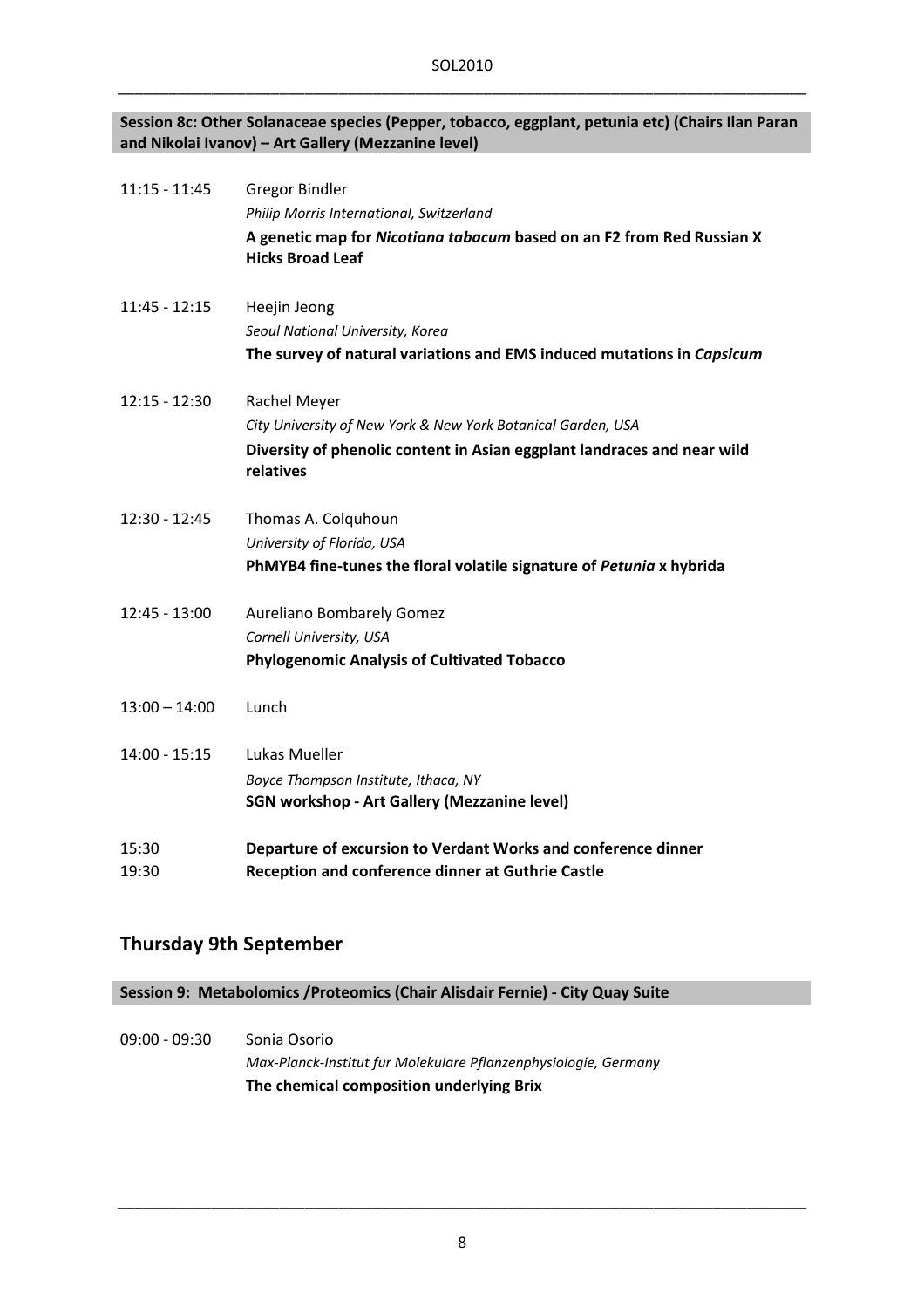| $09:30 - 10:00$                                                                        | Asaph Aharoni<br>Weizmann Institute of Science, Israel<br>TAGL1 and ORR impinge on ripening and carotenoid metabolism in tomato<br>fruit                                                                                      |  |
|----------------------------------------------------------------------------------------|-------------------------------------------------------------------------------------------------------------------------------------------------------------------------------------------------------------------------------|--|
| $10:00 - 10:15$                                                                        | Ryan McQuinn<br>Cornell University, USA<br>Apricot (at/at): A novel ripening regulator controlling antioxidant<br>accumulation in Solanum lycopersicum (cv. Ailsa craig)                                                      |  |
| $10:15 - 10:30$                                                                        | Lukas Müeller<br>Cornell University, USA<br>Connecting the Solaneceae genome to the metabolic networks via SolCyc and<br><b>MetaCyc</b>                                                                                       |  |
| $10:30 - 10:45$                                                                        | Mireille Faurobert<br><b>INRA Montfavet, France</b><br>"Genetical Proteomics" to tomato fruit quality                                                                                                                         |  |
| $10:45 - 11:15$                                                                        | Tea & Coffee Break                                                                                                                                                                                                            |  |
| Session 10: Functional Genomics and Systems Biology (Chair Koh Aoki) - City Quay Suite |                                                                                                                                                                                                                               |  |
| $11:15 - 11:40$                                                                        | Takayuki Tohge<br>Max-Planck-Institut fur Molekulare Pflanzenphysiologie, Germany<br>Elucidation of biosynthetic pathway of secondary metabolism for design of<br>metabolomics-assisted breeding approaches                   |  |
| $11:40 - 12:00$                                                                        | Antonio Granell<br>Instituto de Biología Molecular y Celular de Plantas (IBMCP), Spain<br>A fruit specific VIN1 GUS:: GFP fusion reveals interspersed tomato fruit cells<br>with an activated carbohydrate metabolism program |  |
| $12:00 - 12:20$                                                                        | <b>Wilco Ligterink</b><br>Wageningen University, The Netherlands<br>Putting omics tools to work: Unraveling the complex trait of seed quality in<br>tomato by genetical genomics                                              |  |
| 12:20 - 12:40                                                                          | Silin Zhong<br>Cornell University, USA<br>The dynamic transcriptomic and epigenetic landscape during tomato fruit<br>development                                                                                              |  |